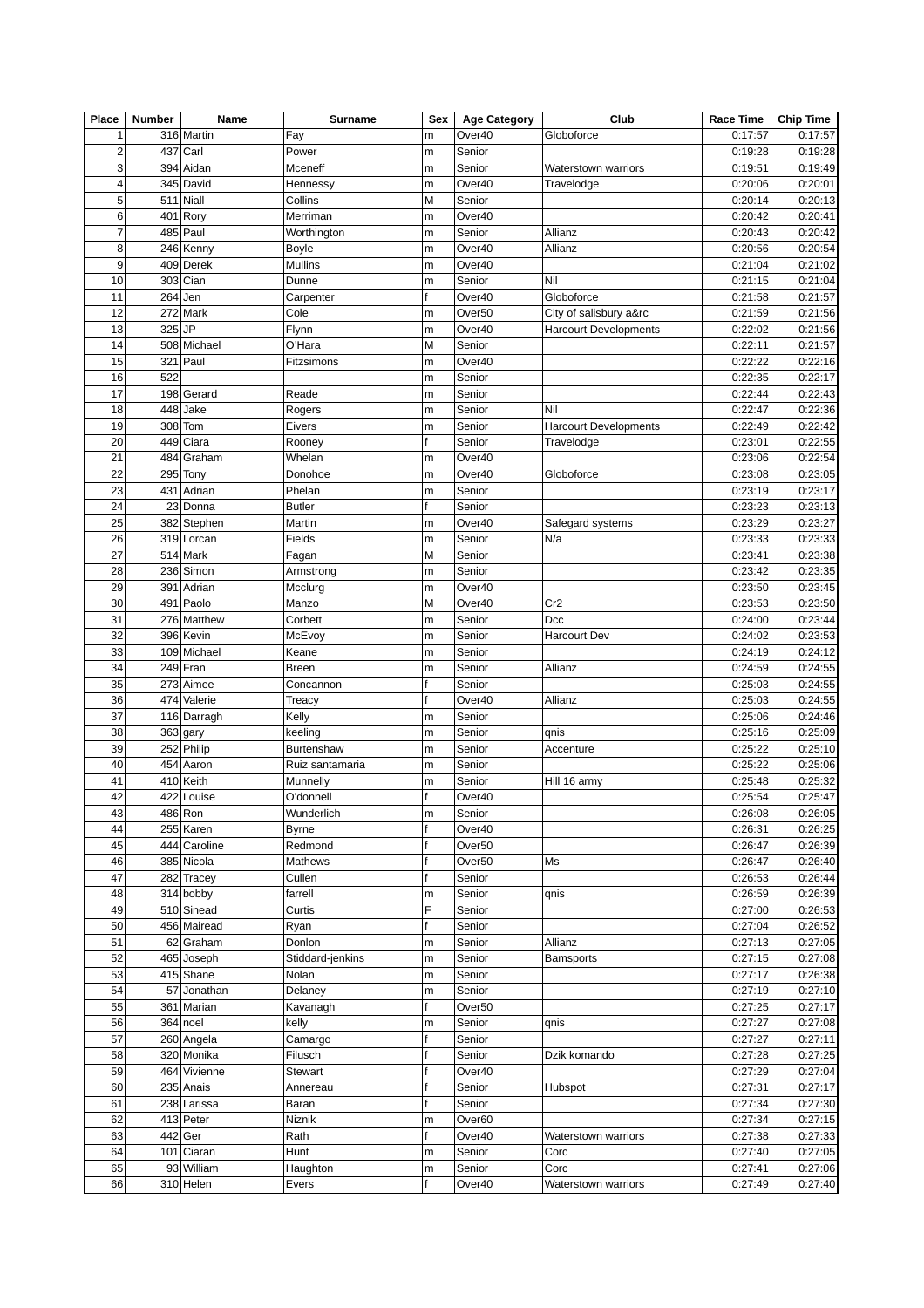| 67  |     | 398 Clodagh   | Mcgowan            | $\mathsf{f}$ | Over40             |                        | 0:27:51 | 0:27:14 |
|-----|-----|---------------|--------------------|--------------|--------------------|------------------------|---------|---------|
| 68  |     | 387 Bernie    | Mc dermott         | f            | Over <sub>50</sub> |                        | 0:28:03 | 0:27:56 |
| 69  |     | 434 Chance    | Potter             | m            | Over40             |                        | 0:28:06 | 0:27:50 |
| 70  |     | 329 Hazel     | Foster             | f            | Over60             | Waterstown warriors    | 0:28:07 | 0:27:57 |
| 71  |     | 336 Deirdre   | Garvey             | f            | Senior             |                        | 0:28:10 | 0:28:04 |
| 72  |     | 499 Kruno     | Debeno             | M            | Senior             |                        | 0:28:12 | 0:28:03 |
| 73  | 288 | Van           | Dao                | m            | Senior             |                        | 0:28:17 | 0:28:00 |
| 74  |     | 175 Sean      | O connell          | m            | Over <sub>50</sub> | Civil defence          | 0:28:21 | 0:27:53 |
| 75  | 489 | Yue           | Zhang              |              | Senior             | Allianz                | 0:28:24 | 0:28:05 |
| 76  |     | 417 Peadar    | O loideain         | m            | Over40             | None                   | 0:28:25 | 0:28:00 |
| 77  |     | 375 Daragh    | Lettice            | m            | Senior             |                        | 0:28:26 | 0:28:20 |
| 78  |     | 390 Allyson   | Mccarthy           |              | Senior             |                        | 0:28:27 | 0:28:22 |
| 79  |     | 17 Bebhinn    | <b>Brennan</b>     | f            | Senior             | N/a                    | 0:28:32 | 0:28:24 |
| 80  |     | 481 Dave      | Walsh              | m            | Over <sub>50</sub> | Truck and bus parts    | 0:28:33 | 0:28:19 |
| 81  |     | 107 Michelle  | Jennings           | f            | Senior             |                        | 0:28:33 | 0:28:24 |
| 82  |     | 352 Rob       | Hough              | m            | Senior             | Ip telecom             | 0:28:43 | 0:28:26 |
| 83  |     | 242 Alexandra | Berci              | f            | Senior             |                        | 0:29:01 | 0:28:56 |
| 84  |     | 366 Chris     | Kenny              | m            | Over40             | Allianz                | 0:29:03 | 0:28:56 |
| 85  |     | 291 Daniel    | Devanney           | m            | Senior             | Safegard systems       | 0:29:05 | 0:29:04 |
| 86  |     | 330 Lorraine  | Fowler             | f            | Over40             | Safegard               | 0:29:06 | 0:29:05 |
| 87  |     | 425 Marcos    | Oliveira           | m            | Senior             | Allianz                | 0:29:08 | 0:28:31 |
| 88  |     | 400 Elish     | <b>McKevitt</b>    |              | Senior             |                        | 0:29:12 | 0:28:48 |
| 89  | 497 | Jennifer      | Lee                | F            | Senior             |                        | 0:29:14 | 0:28:55 |
| 90  |     | 169 Carol     | Nichearnaigh       |              | Over40             | Meath civil defence    | 0:29:21 | 0:28:51 |
| 91  |     | 3 Sharon      | Ashmore            | f            | Over40             | Celbridge ac           | 0:29:22 | 0:29:13 |
| 92  |     | 151 Finola    | Moore              | f            | Over <sub>50</sub> | Celbridge ac           | 0:29:23 | 0:29:13 |
| 93  |     | 14 David      | Boyle              | m            | Over40             | Allianz                | 0:29:29 | 0:28:59 |
| 94  | 267 | Linda         | Casey              | f            | Over <sub>50</sub> | Waterstown warriors    | 0:29:31 | 0:29:25 |
| 95  |     | 309 Ragi      | Elgamal            | m            | Senior             |                        | 0:29:31 | 0:29:24 |
| 96  |     | 277 Scarlett  | Costello           | f            | Senior             | Allianz                | 0:29:44 | 0:29:18 |
| 97  |     | 278 Don       | Costello           | m            | Over40             |                        | 0:29:44 | 0:29:17 |
| 98  |     | 414 Georgina  | Nolan              |              | Senior             |                        | 0:30:05 | 0:29:26 |
| 99  |     | 337 Laura     | Geoghegan          |              | Senior             |                        | 0:30:05 | 0:29:48 |
| 100 |     | 412 Rosely    | Nakahara           | f            | Senior             | Globoforce             | 0:30:08 | 0:30:03 |
| 101 |     | 300 Josip     | Druzianic          | m            | Senior             | Ip telecom             | 0:30:09 | 0:29:42 |
| 102 |     | 233 Sami      | AlKhatib           | m            | Senior             | Allianz                | 0:30:13 | 0:29:47 |
| 103 |     | 358 Fionnuala | Joyce              | f            | Senior             | Enviroguide consulting | 0:30:15 | 0:30:01 |
| 104 |     | 127 David     | Macneaney          | m            | Over40             | Ip telecom             | 0:30:20 | 0:29:55 |
| 105 |     | 263 Kevin     | Carolan            | m            | Senior             | Glenmore ac            | 0:30:23 | 0:29:56 |
| 106 |     | 254 Andrea    | <b>Byrne</b>       | f            | Senior             |                        | 0:30:24 | 0:30:08 |
| 107 |     | 460 Leanne    | Shortt             | f            | Senior             |                        | 0:30:24 | 0:30:07 |
| 108 |     | 227 Kim       | Whitford           | f            | Over <sub>50</sub> |                        | 0:30:31 | 0:29:57 |
| 109 |     | 262 Bernardo  | Carneiro           | m            | Senior             | Globoforce             | 0:30:35 | 0:30:33 |
|     |     |               |                    |              |                    |                        | 0:30:36 |         |
| 110 |     | 421 Oonagh    | O'dea              | l f          | Senior             |                        |         | 0:30:06 |
| 111 | 524 |               |                    |              | Senior             |                        | 0:30:38 | 0:30:03 |
| 112 |     | 376 Lucas     | Lgal               | m<br>f       | Senior             | The Caterers           | 0:30:39 | 0:30:03 |
| 113 |     | 269 Mags      | Cashman            | F            | Over40             | Trim running club      | 0:30:45 | 0:30:16 |
| 114 |     | 506 Deborah   | Willis             |              | Senior             |                        | 0:30:47 | 0:30:35 |
| 115 |     | 350 Bridget   | Honan              |              | Over <sub>50</sub> | Trim ac                | 0:30:49 | 0:30:25 |
| 116 |     | 237 Loretta   | Attey              |              | Over <sub>50</sub> |                        | 0:30:51 | 0:30:36 |
| 117 |     | 402 Ellen     | Mitchell           |              | Over40             |                        | 0:30:53 | 0:30:37 |
| 118 |     | 427 Garam     | Park               | f            | Senior             |                        | 0:30:58 | 0:30:44 |
| 119 |     | 247 Luke      | <b>Bradley</b>     | m            | Senior             |                        | 0:30:59 | 0:30:27 |
| 120 |     | 261 Paul      | Carey              | m            | Over40             | Park runner            | 0:31:01 | 0:30:30 |
| 121 |     | 513 Noelle    | Ruddy              | F            | Senior             |                        | 0:31:08 | 0:30:36 |
| 122 |     | 317 Maria     | Felicia de sanctis | f            | Senior             |                        | 0:31:11 | 0:30:55 |
| 123 |     | 447 Kathleen  | Roddy              | f            | Over40             | Trim ac                | 0:31:13 | 0:30:48 |
| 124 |     | 294 Maria     | Donoghue           | f            | Over40             |                        | 0:31:32 | 0:31:21 |
| 125 |     | 384 Alejandra | Martinez gonzalez  | f            | Senior             |                        | 0:31:32 | 0:31:16 |
| 126 |     | 439 Ganna     | Prystupova         |              | Senior             |                        | 0:31:36 | 0:31:15 |
| 127 |     | 354 Saragh    | Huegs              |              | Senior             |                        | 0:31:36 | 0:31:15 |
| 128 |     | 346 Maria     | Herrera            | f            | Senior             |                        | 0:31:36 | 0:31:21 |
| 129 |     | 429 Tomasz    | Paulus             | m            | Senior             | Mr.                    | 0:31:37 | 0:31:21 |
| 130 |     | 279 Ciara     | Coughlan           |              | Over40             | Allianz                | 0:31:37 | 0:31:27 |
| 131 |     | 404 Niamh     | Morris             | f            | Over40             |                        | 0:31:42 | 0:31:13 |
| 132 |     | 405 Simon     | Morris             | m            | Over40             |                        | 0:31:42 | 0:31:13 |
| 133 |     | 406 Dylan     | Morrison           | m            | Senior             |                        | 0:31:48 | 0:31:19 |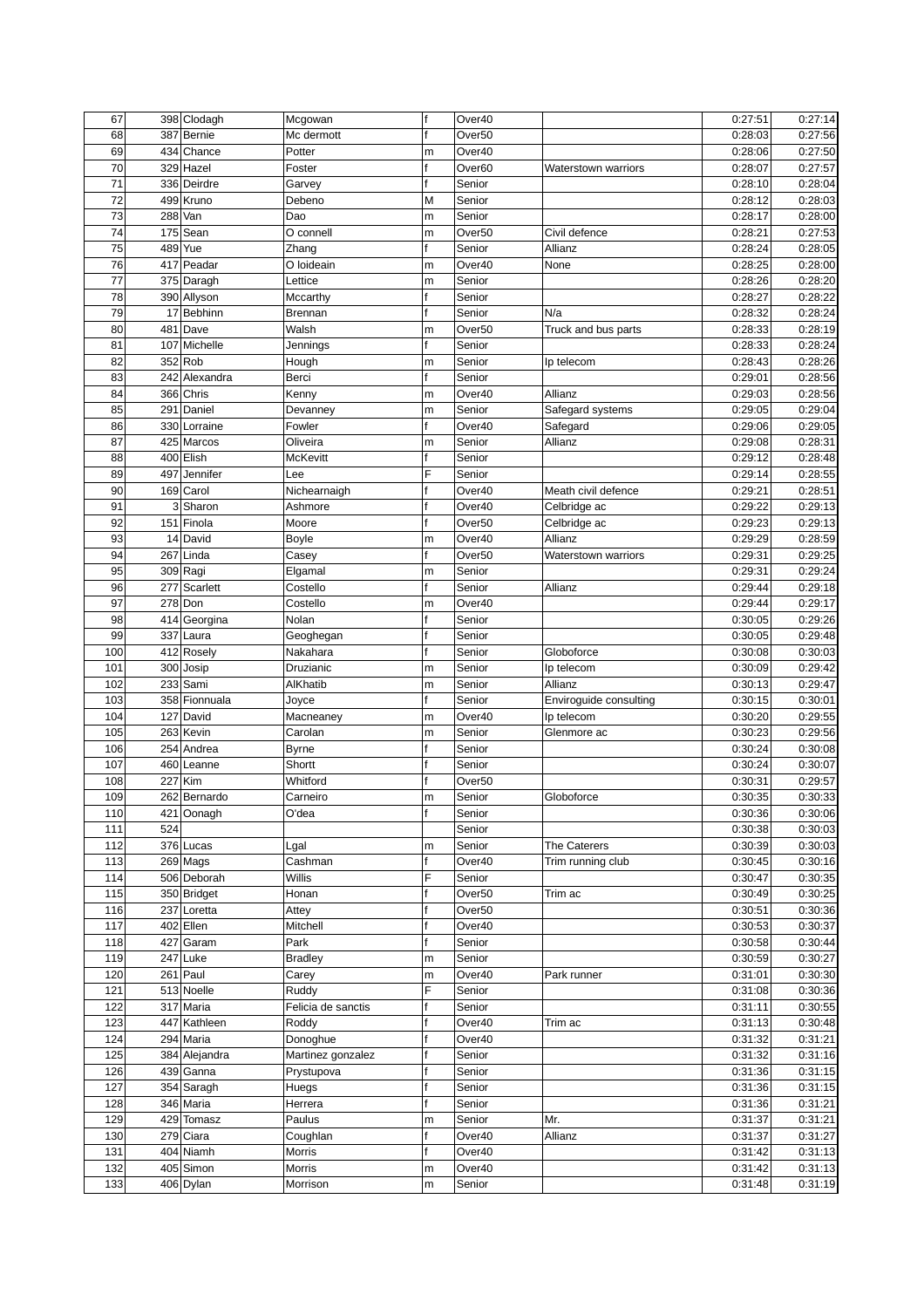| 134        |     | 378 Aidan                    | Lynch               | m      | Over <sub>50</sub>           |                                              | 0:31:49            | 0:31:32            |
|------------|-----|------------------------------|---------------------|--------|------------------------------|----------------------------------------------|--------------------|--------------------|
| 135        | 197 | Michelle                     | Reade               |        | Senior                       |                                              | 0:31:54            | 0:31:42            |
| 136        |     | 445 Julie                    | Reilly              |        | Over40                       | <b>Waterstown warriors</b>                   | 0:31:55            | 0:31:45            |
| 137        |     | 492 Zhenyang                 | Liu                 | F      | Senior                       | Cr2                                          | 0:32:10            | 0:32:04            |
| 138        |     | 243 Eya                      | <b>Bessa</b>        | f      | Senior                       | Allianz                                      | 0:32:13            | 0:31:47            |
| 139        |     | 503 Debra                    | McGrane             | F      | Senior                       |                                              | 0:32:14            | 0:32:05            |
| 140        |     | 338 Wes                      | Gibbons             | m      | Senior                       |                                              | 0:32:16            | 0:31:45            |
| 141        |     | 95 Ashling                   | Heeney              |        | Senior                       |                                              | 0:32:21            | 0:32:04            |
| 142        |     | 498 Aileen                   | Walsh               | F      | Senior                       |                                              | 0:32:23            | 0:32:02            |
| 143        |     | 423 Orla                     | O'Donoghue          | f      | Over40                       | Allianz                                      | 0:32:23            | 0:32:02            |
| 144        |     | 365 Sheila                   | Kelly               | f      | Over <sub>50</sub>           |                                              | 0:32:41            | 0:32:27            |
| 145        |     | 512 Fiona                    | Harrington          | F      | Senior                       |                                              | 0:32:42            | 0:32:10            |
| 146        |     | 257 Miriam                   | Cagigal             | f      | Over40                       | Allianz                                      | 0:32:51            | 0:32:45            |
| 147        |     | 386 Dermot                   | Mc cormack          | m      | Over40                       |                                              | 0:32:54            | 0:32:23            |
| 148        |     | 343 Conor                    | Halpin              | m      | Senior                       |                                              | 0:32:54            | 0:32:23            |
| 149        |     | 270 Vicki                    | Casserly            | f      | Senior                       | Lucan harriers                               | 0:32:54            | 0:32:36            |
| 150        |     | 515 Jenny                    | Casserly            | F      | Senior                       |                                              | 0:32:54            | 0:32:36            |
| 151        |     | 438 Derek                    | Primrose            | m      | Senior                       |                                              | 0:32:55            | 0:32:25            |
| 152        |     | 463 Mick                     | Southwell           | m      | Senior                       |                                              | 0:32:55            | 0:32:41            |
| 153        |     | 306 Brian                    | Ebbs                | m      | Senior                       | The Caterers                                 | 0:33:01            | 0:32:31            |
| 154        |     | 370 Jiyoun                   | Kim                 | f      | Over40                       | Allianz                                      | 0:33:12            | 0:32:54            |
| 155        |     | 490 Paul                     |                     | М      | Senior                       | Cr2                                          |                    |                    |
| 156        |     |                              | Murray              |        |                              |                                              | 0:33:17<br>0:33:20 | 0:33:06<br>0:32:52 |
| 157        |     | 108 Mark<br>479 Mary         | Kavanagh            | m<br>f | Over <sub>50</sub><br>Over40 |                                              |                    | 0:33:00            |
|            |     |                              | Wallace             |        |                              | Lucan harriers                               | 0:33:20<br>0:33:21 |                    |
| 158        |     | 315 Fiona                    | Fay                 | f      | Senior                       |                                              |                    | 0:33:15            |
| 159        |     | 281 Laura                    | Cruceru             |        | Senior                       | Ibm                                          | 0:33:22            | 0:32:45            |
| 160        |     | 433 Catalina                 | Posea               | f      | Senior                       | Ibm                                          | 0:33:22            | 0:32:46            |
| 161        |     | 313 Anthony                  | Fallon              | m      | Over40                       |                                              | 0:33:31            | 0:32:54            |
| 162        |     | 30 Ian                       | Campbell            | m      | Over40                       |                                              | 0:33:32            | 0:33:05            |
| 163        |     | 478 Marita                   | Vijupe              | f      | Over <sub>50</sub>           |                                              | 0:33:34            | 0:33:30            |
| 164        | 471 | Jonathan                     | Tang                | m      | Senior                       | Active sport                                 | 0:33:39            | 0:33:23            |
| 165        |     | 239 Donna                    | Batt                | f      | Senior                       |                                              | 0:33:41            | 0:33:25            |
| 166<br>167 |     | 373 John                     | Lehane              | m      | Senior                       |                                              | 0:33:42            | 0:33:14            |
| 168        | 301 | 348 Oliver<br><b>Jessica</b> | Hillig<br>Duffy     | m      | Senior<br>Senior             |                                              | 0:33:44<br>0:33:47 | 0:33:33<br>0:33:18 |
| 169        |     | 275 Ashley                   | Conroy              |        | Senior                       | The Caterers<br>The Caterers                 | 0:33:49            | 0:33:20            |
| 170        |     | 142 Breda                    | Mcgrath             |        | Over40                       |                                              | 0:33:59            | 0:33:35            |
| 171        | 344 | Kellie-anne                  | Heeney              |        | Senior                       |                                              | 0:34:05            | 0:33:47            |
| 172        |     | 381 Louise                   | Marshall            | f      | Senior                       | Allianz                                      | 0:34:13            | 0:34:05            |
| 173        |     | 469 Csaba                    | Szombati            | m      | Senior                       |                                              | 0:34:24            | 0:34:11            |
| 174        |     | 290 Caragh                   | <b>DEASY</b>        | f      | Senior                       | Allianz                                      | 0:34:34            | 0:34:18            |
| 175        | 287 | Ludwik                       | Dacko               | m      | Senior                       |                                              | 0:34:38            | 0:34:14            |
| 176        |     | 419 Conor                    | O'brien             | m      | Senior                       | Q-nis                                        | 0:34:42            | 0:34:23            |
| 177        |     | 466 Sarah-ann                | Sweeney             |        | Senior                       | Kbc                                          | 0:34:49            | 0:34:33            |
| 178        |     | 407 Andrea                   | Mullen              | f      | Over40                       |                                              | 0:34:55            | 0:34:26            |
| 179        |     | 436 Linda                    | Power               |        | Senior                       | Cherry orchard athletics                     | 0:34:57            | 0:34:23            |
| 180        |     | 392 Donna                    | Mcdermott           | f      | Senior                       | Lucan harriers                               | 0:34:57            | 0:34:37            |
| 181        |     | 353 Dympna                   | Houston             | f      | Senior                       | Waterstown warriors                          | 0:35:02            | 0:34:53            |
| 182        |     | 517 Mark                     | Cullen              | М      | Senior                       |                                              | 0:35:04            | 0:34:37            |
| 183        |     | 432 Stephanie kathrin        | Pirner              |        | Senior                       |                                              | 0:35:09            | 0:34:53            |
| 184        |     | 311 Sharon                   | Fagan               |        | Over40                       |                                              | 0:35:12            | 0:34:46            |
| 185        |     | 251 DÃ <sup>3</sup> ra       | <b>Bucsku</b>       | f      | Senior                       |                                              | 0:35:27            | 0:35:18            |
| 186        |     | 268 Fiona                    |                     | f      | Senior                       | Lucan harriers                               | 0:35:28            | 0:35:08            |
|            |     |                              | Casey               |        | Senior                       |                                              | 0:35:52            | 0:35:25            |
| 187        |     | 470 Jakub                    | Szyszlak            | m<br>f |                              | Ip telecom                                   | 0:35:57            | 0:35:33            |
| 188<br>189 | 367 | Laura<br>368 Richard         | Kerins<br>Kerins    |        | Senior                       |                                              |                    |                    |
|            |     |                              |                     | m      | Senior                       |                                              | 0:35:58            | 0:35:34            |
| 190        |     | 245 Sabine                   | <b>Bossert Tome</b> |        | Over <sub>50</sub><br>Senior | Allianz                                      | 0:36:02            | 0:35:48            |
| 191<br>192 |     | 347 Elisabet                 | Hervas<br>Mullins   |        | Senior                       | Allianz                                      | 0:36:03<br>0:36:18 | 0:35:48<br>0:35:44 |
| 193        |     | 408 Denise<br>258 Deirdre    | Cahill              |        | Over40                       | St patrick's gaa club<br>Waterstown warriors | 0:36:19            | 0:35:45            |
| 194        |     | 451 Nickie                   | Rowley              |        | Over40                       | Forget the gym                               | 0:36:30            | 0:36:06            |
| 195        | 457 | Syam                         | Sathyadevan         | m      | Senior                       |                                              | 0:36:44            | 0:36:16            |
| 196        |     | 299 Gemma                    | Doyle               |        | Over40                       | Waterstown warriors                          | 0:36:59            | 0:36:49            |
| 197        |     | 322 Denise                   | Flood               |        | Senior                       | Waterstown warriors                          | 0:36:59            | 0:36:49            |
| 198        |     | 339 gillian                  | gladney             | f      | Senior                       | qnis                                         | 0:37:12            | 0:36:38            |
| 199        | 525 |                              |                     |        | Senior                       |                                              | 0:37:14            | 0:36:45            |
| 200        |     | 473 Ahmed                    | Teitali             | m      | Senior                       | Allianz                                      | 0:37:34            | 0:36:56            |
|            |     |                              |                     |        |                              |                                              |                    |                    |